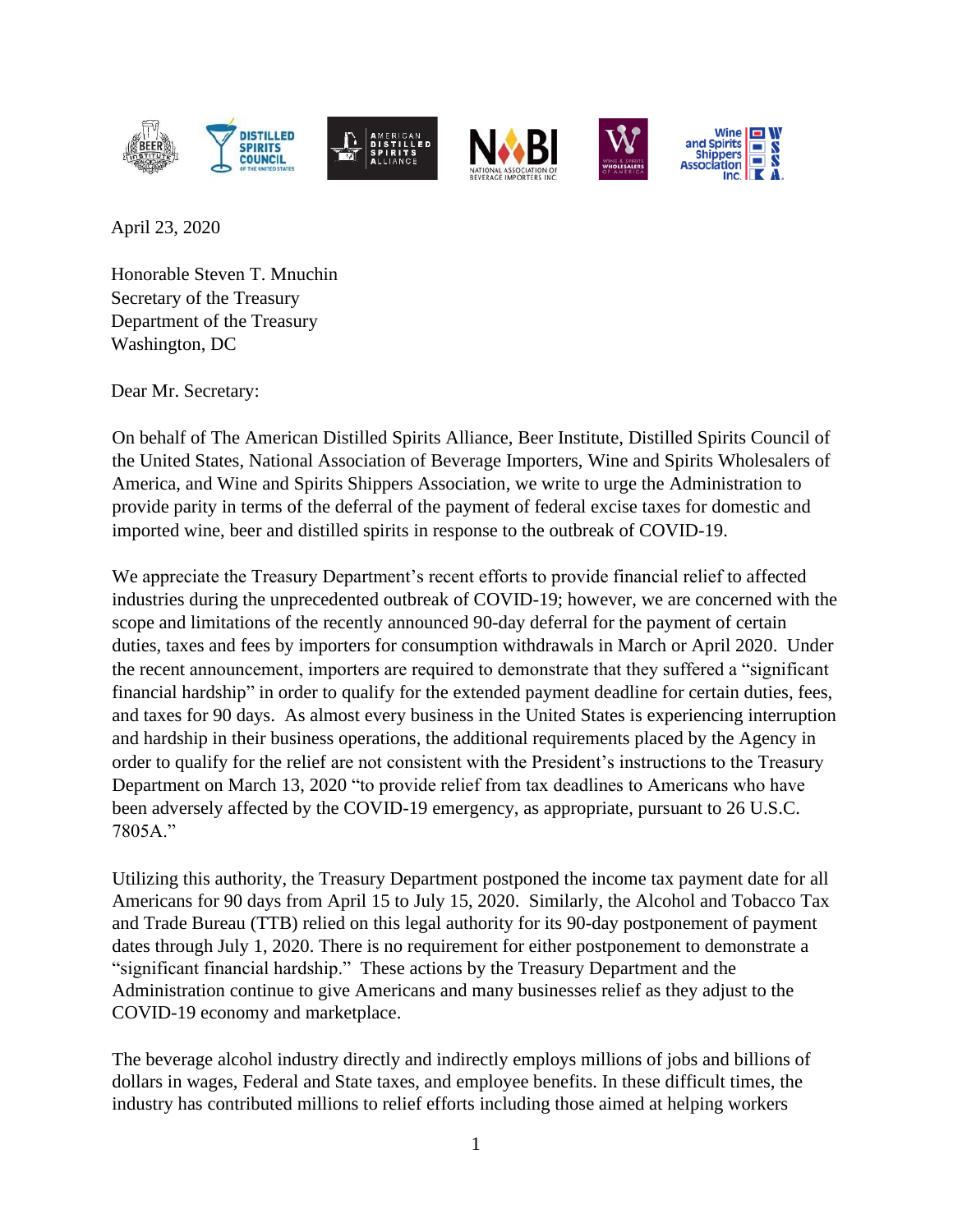impacted by the closures of restaurants and bars. The importation activities are key components of the supply chain in these essential businesses.

Importers of beer, wine, and spirits pay the same federal excise tax as domestic producers. Accordingly, pursuant to 26 U.S.C. 7805A we urge the Administration to revise its most recent action to remove the "significant financial hardship" requirement to provide parity between importers and domestic suppliers in terms of the ability to defer payment of the federal excise tax and extend such deferrals for consumption withdrawals through July 1, 2020.

Thank you for this opportunity to provide our views, and we would be pleased to provide any additional information or clarification as requested.

Sincerely,

James a. Mc Buy ...

Jim McGreevy Chris R. Swonger

Churksmenger

President & CEO President & CEO Beer Institute Distilled Spirits Council of the U.S.

Matt Dogali Michelle L. Korsmo President & CEO President & CEO

Unchelle Warsund

American Distilled Spirits Alliance Wine & Spirits Wholesalers of America

Robert M. Tobiassen Alison Leavitt President Managing Director National Association of Beverage Importers Wine and Spirits Shippers Association

gion Leavett